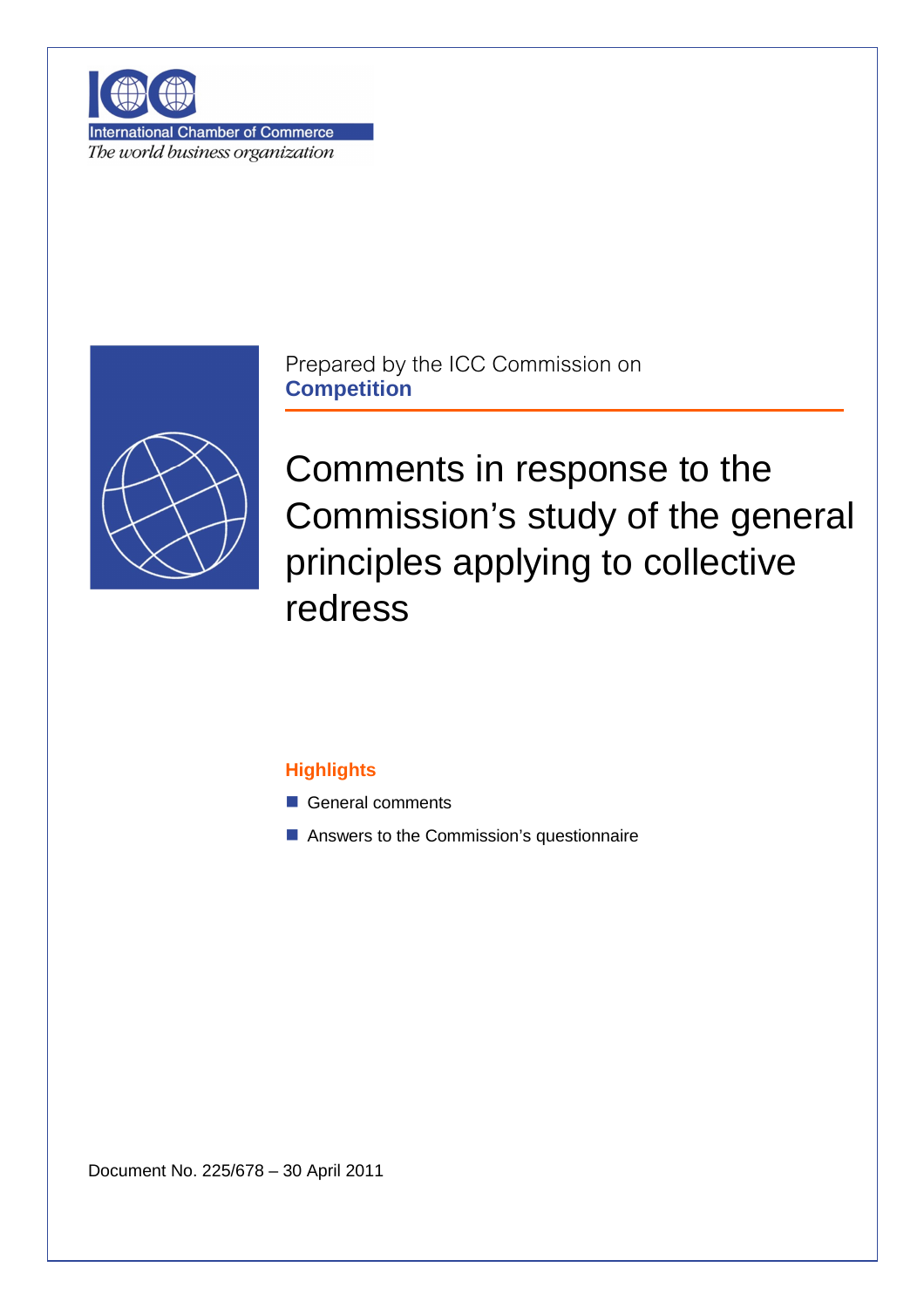# Comments in response to the Commission's study of the general principles applying to collective redress

On February 4, 2011, the EU Commission launched a new study to identify the common legal principles applying to collective redress, and later released a Commission Staff Working Document (the "Document") organizing the results of that study around a series of questions. The Competition Commission of the International Chamber of Commerce (the "ICC Competition Commission") wishes to submit its comments and answers to those questions. The following comments relate exclusively to competition matters.

The questions fall into three main categories:

- Potential added value of collective redress to improve the enforcement of EU law:
- General Principles to quide future EU initiatives on collective redress; and
- Scope of a coherent approach to collective redress.

Rather than respond to each question with a specific answer, an introductory section below contains general comments that summarize the ICC Competition Commission's position, and the second section answers specific questions by referring to the corresponding general position. We believe that this approach will avoid needless repetition and allow the ICC Competition Commission to present a single, coherent argument.

# General Comments

# 1. The ICC Competition Commission supports the consultation process launched by the EU Commission and reaches the conclusion there is no need for EU collective redress

The ICC Competition Commission supports the EU Commission's efforts to explore ways to grant full and effective compensation to victims in accordance with the principles that already exist in the European legal culture. The ICC Competition Commission acknowledges that access to justice for victims of cartels should be fair, but it does not see the need for action on collective redress at the EU level. Also, it should not be underestimated that there are many situations in which injunctions or interim relief satisfy victims better than compensation.

It is up to Member States to guarantee a system of fair and effective compensation. The ICC Competition Commission is concerned that an EU legislative action obliging Member States to introduce judicial collective redress mechanisms would infringe on the principle of subsidiarity and could lead potential litigants to file frivolous claims.

# 2. The EU Commission must take into account the risk of abuse which is inherent in any collective court action

While the primary goal of favoring effective compensation for damages is laudable, it is extremely important to implement strong safeguards against abusive claims. Without such safeguards, a collective redress mechanism – again, which is not desirable – will increase the number of abusive lawsuits, generating higher operating costs for companies (exposure to judicial blackmail, waste of business time and resources) and, ultimately, higher prices for consumers.

For this reason, the ICC Competition Commission strongly opposes the creation of economic incentives for litigation. Any financial incentives would expose the European system to the excesses of the U.S. class action system, where claimants are induced to bring a case to court even if it lacks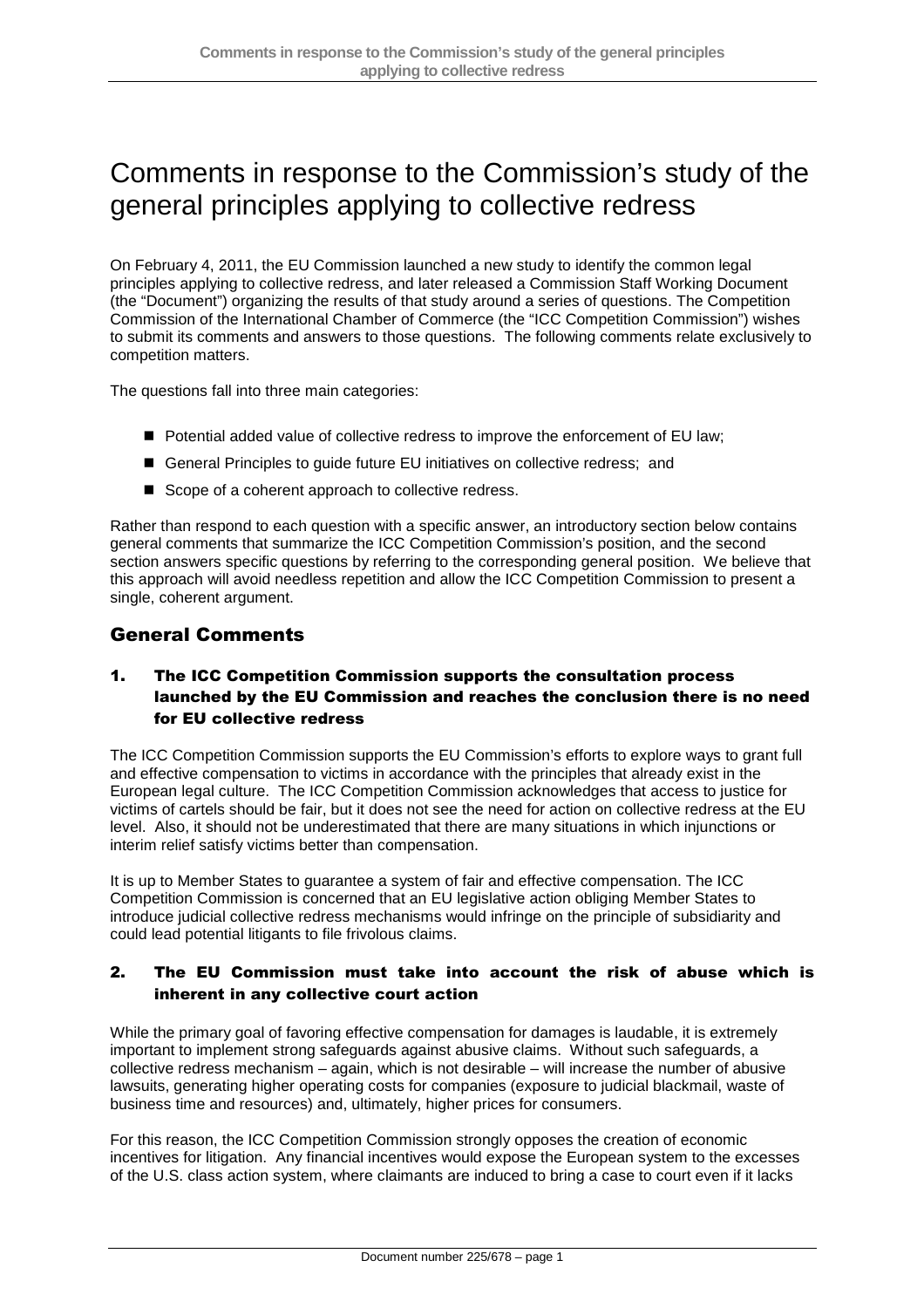merits. In the ICC Competition Commission's opinion, the focus should be shifted from regulatory intervention to other more effective means, such as alternative dispute resolution (ADR). ADR can provide faster, cheaper and easier resolutions in certain cases while avoiding the risk of excessive litigation.

# 3. Were the Commission to seriously consider an action on collective redress, while maintaining its strong opposition to such initiative, the ICC Competition Commission supports an opt-in only model

If a system of collective redress were to be seriously considered by the EU Commission despite the numerous downsides of such systems, it should only set up an opt-in model which would allow potential plaintiffs to join the action voluntarily. Indeed, formalizing opt-out procedures in the law would lead to claims much like U.S. class actions, which are by no means desirable in the European context, and contrary to the Constitutions of some Member States.

In this regard, it should be noted that not precisely identifying the group of plaintiffs on behalf of which a qualified entity may bring an action always leaves room for abuse. For example, in the area of competition law, situations could arise where collective redress actions would aim to compensate consumers who might have indirectly been injured by the defendant, by virtue of wholesalers' passingon inflated prices to final customers. Such indirect purchasers would be extremely difficult to identify and their injury is often minor. This is an example of the likely consequences of an opt-out system, which will be abused by unscrupulous lawyers without resulting in any benefits for consumers.

More generally, allowing for indirect purchaser claims raises the prospect of dual recovery by the direct purchasers and then again by the indirect purchasers. To avoid dual recovery, the court would need to determine how much of the overcharge was passed on by the direct purchaser. That analysis is extremely complicated. Not only would such an analysis consume valuable court resources, but the complexity of the analysis in any given case would increase the uncertainty for direct purchasers, who might invest significant monies in pursuit of their claims, only to be faced with the prospect of losing the bulk of their recovery to the indirect purchasers. This uncertainty would undermine efforts to increase private enforcement of competition laws.

# 4. Principles rooted in the European legal culture should be reaffirmed as safeguards against abuse

Several principles that are rooted in common European legal culture should be maintained in order to effectively protect European businesses against abusive claims.

First, the "loser pays" principle should to be reaffirmed since it is an effective deterrent against frivolous claims and multiple actions. Any deviation from this strict principle will encourage frivolous plaintiffs to bring actions based on a variety of meritless legal theories while assuming minimal or even no financial risk.

Second, while victims are entitled to full economic compensation, any attempt to introduce punitive damages should be rejected, in accordance with the European legal culture that applies to compensatory claims. In this context it is imperative that payments awarded must actually end with the damaged person - and not with any representative entity, because in this respect there simply is no representation.

Third, the principle of a separation of powers, as understood in most Member States, prevents the executive branch from directing the judiciary with respect to the individual matters being litigated. However, previous EU Commission communication established that the requirement according to which the claimant has to prove an infringement/breach/fault could be relaxed and that judges would be bound by National Competition Authorities' (NCAs) finding of a fault. This would be inconsistent with the laws of most Member States which require a court to establish the existence of an infringement (on the basis of a review of the evidence brought for by the parties) in order to impose financial liability and sanctions. Giving the NCAs the power to usurp judicial authority by imposing a finding of fault on these courts could also be subject to constitutionality challenges.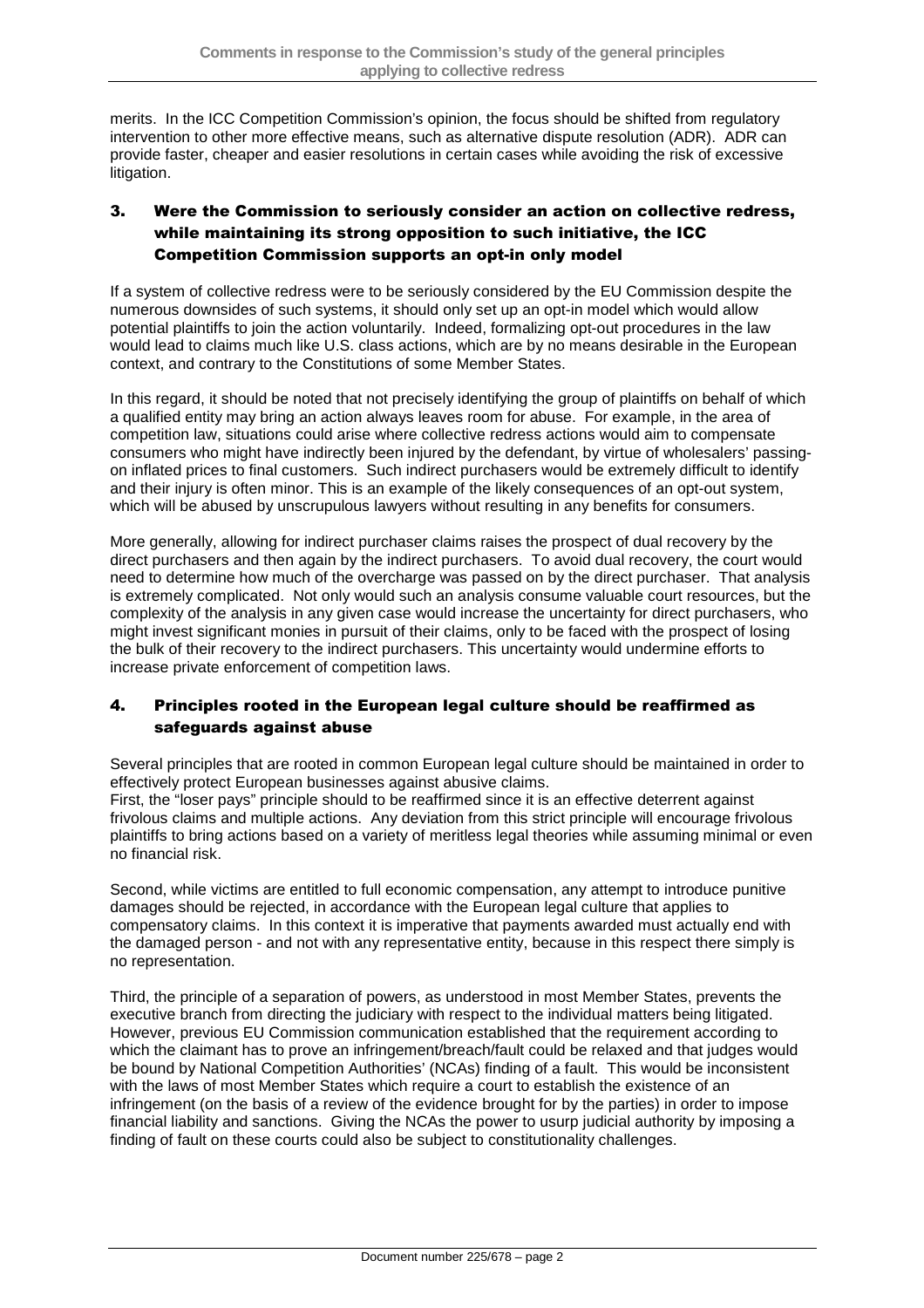Fourth, protection of data and the right of privacy are fundamental rights within the European Union. Almost every procedure in the realm of competition law touches upon confidential information or business secrets. Those must be adequately and efficiently protected.

# 5. Any private collective redress should not prevail over public enforcement

The ICC Competition Commission wishes to emphasize that Europe has a long tradition of public enforcement in the area of competition law, through a network of regulators. In the EU and in Member States national antitrust authorities enforce competition law and have been highly successful in investigating and sanctioning infringements. The ICC Competition Commission is strongly attached to this tradition and does not believe that private collective redress actions should interfere. Even in the U.S. the primary responsibility for enforcement of US antitrust law falls to the FTC and the Antitrust Division. Private enforcement is only complementary of regulatory enforcement.

The ICC Competition Commission notes that the only way private actions can achieve a significant systematic impact on enforcement is through a high and sustained increase in litigation activity. Such increase will economically make sense only if strong financial incentives are introduced, making action in court sufficiently attractive for private actors, and will require procedural features that facilitate litigation and alleviate the position of claimants. Therefore, promoting private enforcement by means of judicial collective redress necessarily develops a favorable ground for abuse.

This increase in litigation will inevitably put more pressure on the already strained resources of national courts and run counter to the efforts made in many jurisdictions to decrease courts' caseload.

The ICC Competition Commission also believes that private redress should not be advanced as a means of deterrence since deterrence is a sociopolitical objective that is best left in the hands of the public authorities who are responsible for enforcing antitrust law. Moreover, irrespective of any collective redress, it is the interest of the victims to wait for the outcome of the public action before bringing claims for compensation. Thus private enforcement should only be allowed in the form of ancillary actions and as a remedy for compensation.

Finally, the ICC Competition Commission is concerned by the impact of the introduction of a collective redress mechanism at the EU level upon Member States' procedural and substantive laws. This impact should not be underestimated, and should be carefully considered by the EU Commission.

# 6. The designation of representative entities entitled to bring collective claims is problematic

Where collective redress does not already exist, national legislations nevertheless already provide numerous means allowing for a centralization of private claims (co-plaintiff procedures, linked procedures or claims transfer to a trustee). Those existing means have already proved to be efficient in various Member States, indicating that an intervention at the EU level is far from being necessary.

However, should any collective redress procedure be seriously considered by the EU Commission, private claims should be "channelled." Collective claims should not be brought by representatives who are designated based on abstract and theoretical criteria by Member States' governments, without any reference to potential future cases. This system would lead to granting some entities full jurisdiction over cases that may be totally unrelated to their area of expertise. Or even worse, allowing entities designated in Member State A to bring actions in Member State B could create legal and logistical hurdles. Moreover, only publicly funded bodies (e.g. Ombudsmen) should be eligible because otherwise abusive financial incentives, possibly to extort settlements, would necessarily prevail over the intention to compensate victims.

# 7. The ICC Competition Commission is concerned by the risk of forum-shopping

The ICC Competition Commission is very concerned that any EU-wide collective redress action would provide opportunities for forum-shopping. Forum-shopping opportunities arise when plaintiffs can decide in which jurisdiction and before which court they prefer to bring their case, often on the basis of that court's procedural rules or favorable policies.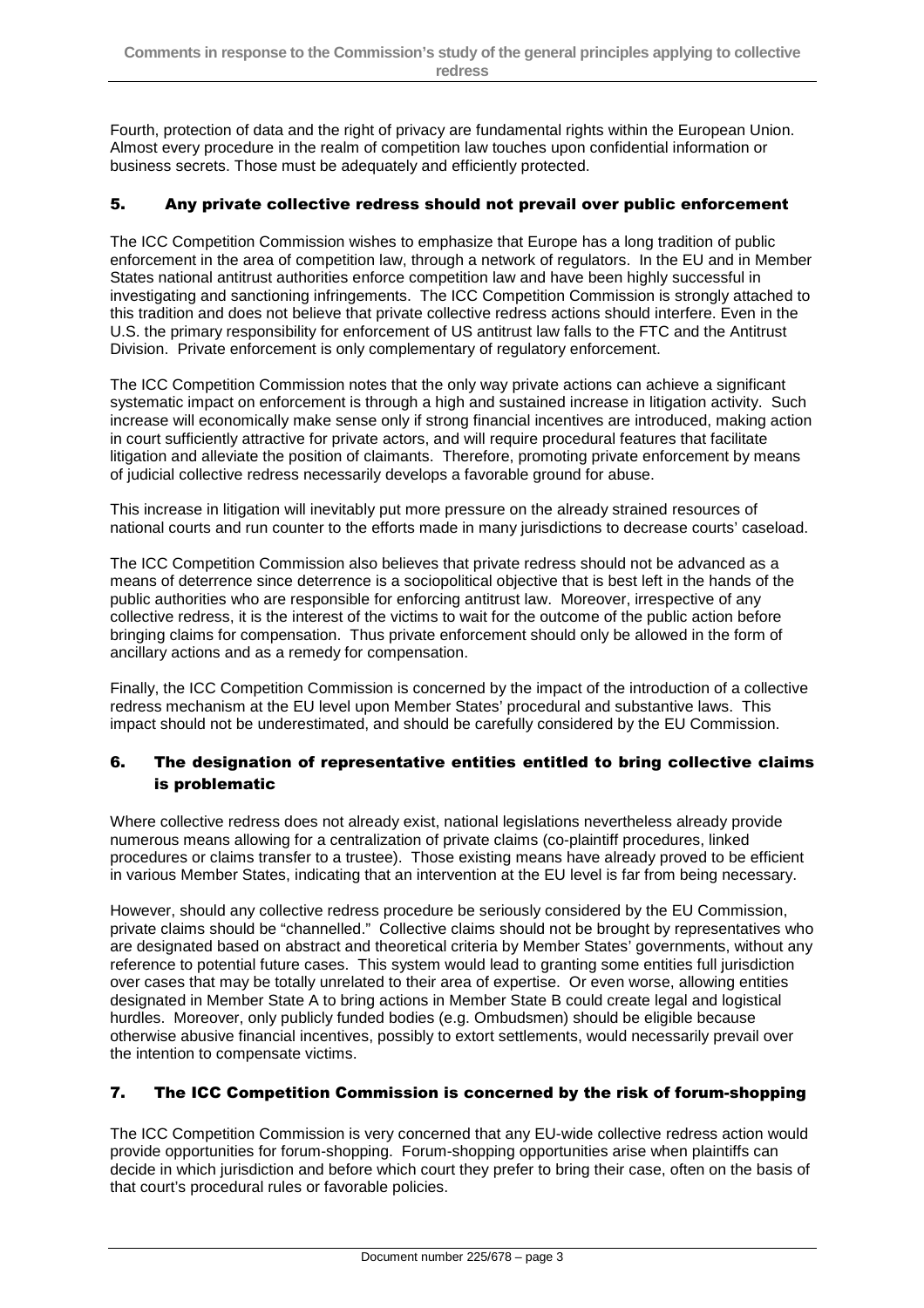If collective redress actions can be brought before the courts of any Member State, this will inevitably lead to the rise of so-called "magnet jurisdictions" which are likely to be those with the most attractive discovery rules and the judges who award the largest amounts of damages. By contrast, alternative dispute resolution mechanisms efficiently hamper the possibility of forum shopping (because ADR can combine several groups of plaintiffs within one single proceeding and apply different rules to each group) and should as such be favored and preferred to judicial actions.

More importantly, the ICC Competition Commission recalls that the EU is supposed to act in a subsidiary capacity, and believes that collective redress is a matter that should be dealt with under national legislations. The ICC Competition Commission would welcome further justification from the Commission regarding the need for EU intervention.

# 8. Preserving the advantages granted by leniency

Collective actions would also hamper leniency programs. Special arrangements would become necessary for collective actions relating to infringements disclosed by leniency applicants before the EU Commission or NCAs. Indeed, leniency programs would become moot if the immunity or the fine's reduction granted to applicants did not also apply to the damages the applicant may face. In fact, the incentive to self-report in order to benefit from a reduced fine would be outweighed by the concern that private parties would recover such savings in the form of damages awards. Ultimately, this could lead to fewer violations of EU competition rules being discovered.

# 9. Further evidence is needed to warrant EU action on collective redress

Should the EU Commission pursue its initiative for an EU-wide collective redress mechanism, it must first provide evidence that the issue of cross-border cases is important enough to justify any such initiative on the part of the EU. This evidence will have to be gathered through further EU-wide studies of consumer organizations, business representatives and economists.

The EU could then issue a report on how to deal with mass claims, with a focus on cross-border matters. To that end, the ICC Competition Commission applauds the EU Commission's recent decision to release the report "Quantifying antitrust damages, Towards non-binding guidance for courts."

# 1. Potential added value of collective redress

**Q1**. What added value would the introduction of new mechanisms of collective redress (injunctive and/or compensatory) have for the enforcement of EU law?

**Q.2** Should private collective redress be independent of, complementary to, or subsidiary to enforcement by public bodies? Is there need for coordination between private collective redress and public enforcement? If yes, how can this coordination be achieved? In your view, are there examples in the Member States or in third countries that you consider particularly instructive for any possible EU initiative?

**Q3**. Should the EU strengthen the role of national public bodies and/or private representative organisations in the enforcement of EU law? If so, how and in which areas should this be done?

**Q4**. What in your opinion is required for an action at European level on collective redress (injunctive and/or compensatory) to conform with the principles of EU law, e.g. those of subsidiarity, proportionality and effectiveness? Would your answer vary depending on the area in which action is taken?

**Q5**. Would it be sufficient to extend the scope of the existing EU rules on collective injunctive relief to other areas; or would it be appropriate to introduce mechanisms of collective compensatory redress at EU level?

**Q6**. Would possible EU action require a legally binding approach or a non-binding approach (such as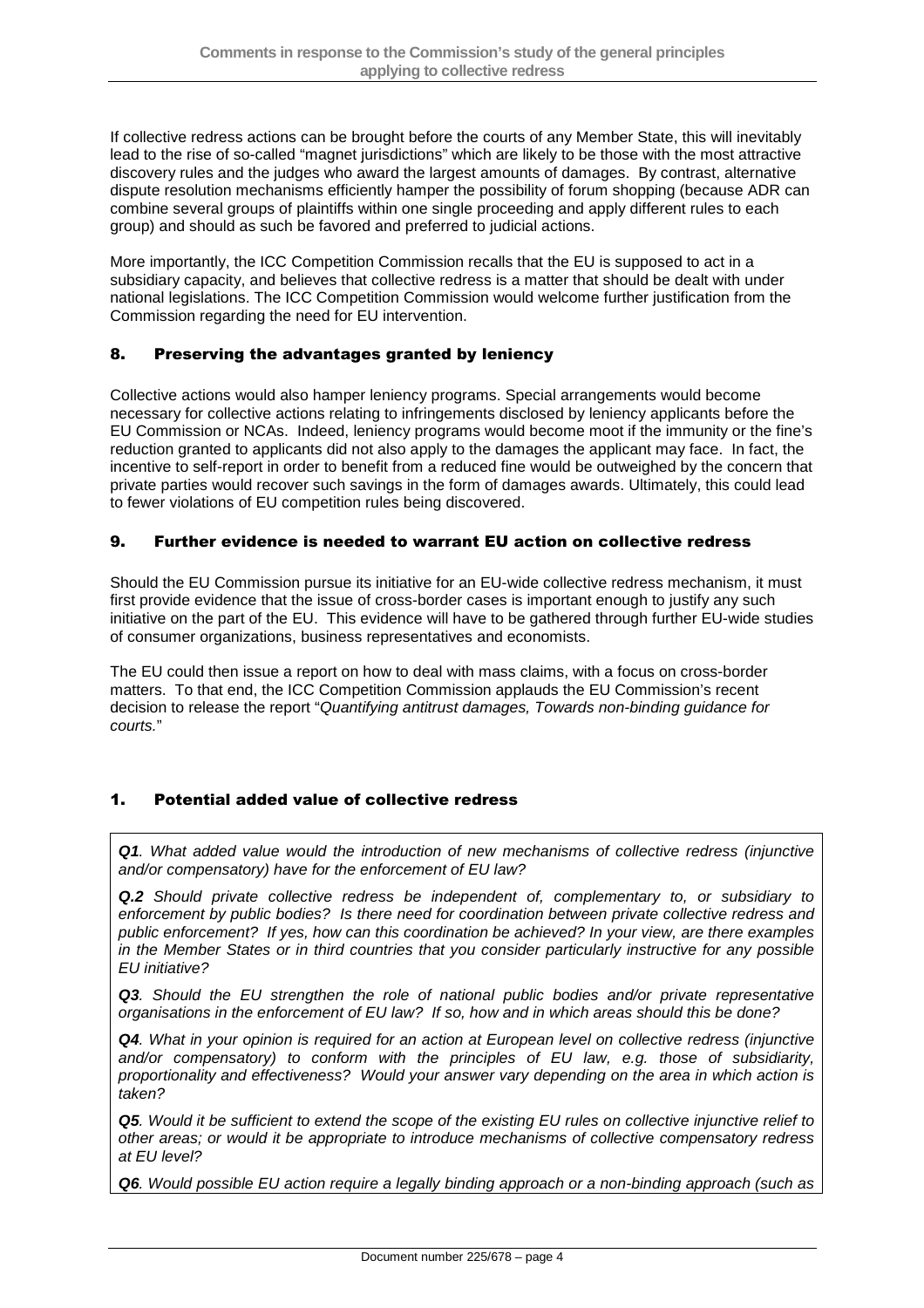a set of good practices guidance)? How do you see the respective benefits or risks of each approach? Would your answer vary depending *on the area in which action is taken?*

As indicated in Paragraph 1 of the General Comments, the ICC Competition Commission supports the EU Commission's efforts to explore the ways to fully compensate victims but does not consider it necessary to introduce new mechanisms of collective redress at EU level. Thus the ICC Competition Commission would welcome additional justification for EU intervention.

Regarding the role of public bodies, the ICC Competition Commission maintains that private redress should always be subsidiary to enforcement by public bodies, as indicated in Paragraph 5 of the General Comments.

Among other objections, the ICC Competition Commission is highly concerned by the risk that EUwide collective redress actions create forum-shopping opportunities and lead to abusive claims. Paragraphs 4 and 7 of the General Comments explicate the necessity, to this regard, to maintain in any case the core European legal principles and to implement strong safeguards.

# 2. General principles to guide possible future EU initiatives on collective redress

**Q7**. Do you agree that any possible EU initiative on collective redress (injunctive and/or compensatory) should comply with a set of common principles established at EU level? What should these principles be? To which principle would you attach special significance?

**Q8**. As cited above, a number of Member States have adopted initiatives in the area of collective redress. Could the experience gained so far by the Member States contribute to formulating a European set of principles?

**Q9**. Are there specific features of any possible EU initiative that, in your opinion, are necessary to ensure effective access to justice while taking due account of the EU legal tradition and the legal orders of the 27 Member States?

**Q10**. Are you aware of specific good practices in the area of collective redress in one or more Member States that could serve as inspiration from which the EU/other Member States could learn? Please explain why you consider these practices as particular valuable. Are there on the other hand national practices that have posed problems and how have/could these problems be overcome?

As indicated in Paragraph 4 of the General Comments, any EU initiative should comply with the principles rooted in the European legal culture. Referring to Paragraph 2 of the General Comments, the ICC outlines that the main specific feature of any possible EU initiative would be the protection against abuses and against an increase in litigation.

In light of ICC's limited resources, it is not in a position to provide information to the EU Commission on each Member State's domestic laws.

#### **a. The need for effective and efficient redress**

**Q11**. In your view, what would be the defining features of an efficient and effective system of collective redress? Are there specific features that need to be present if the collective redress mechanism would be open for SMEs

**Q12**. How can effective redress be obtained, while avoiding lengthy and a costly litigation?

Were the Commission to seriously consider an action on collective redress, the main specific feature of any possible EU initiative would be the protection against abuses and against an increase in litigation, as indicated in Paragraph 2 of the General Comments. Other features would be the use of an opt-in model, as indicated in Paragraph 3, and of the principles detailed in Paragraph 4.

The ICC Competition Commission feels that the length and the cost of the procedure could be effectively reduced through the use of Alternative Dispute Resolution mechanisms, as stated in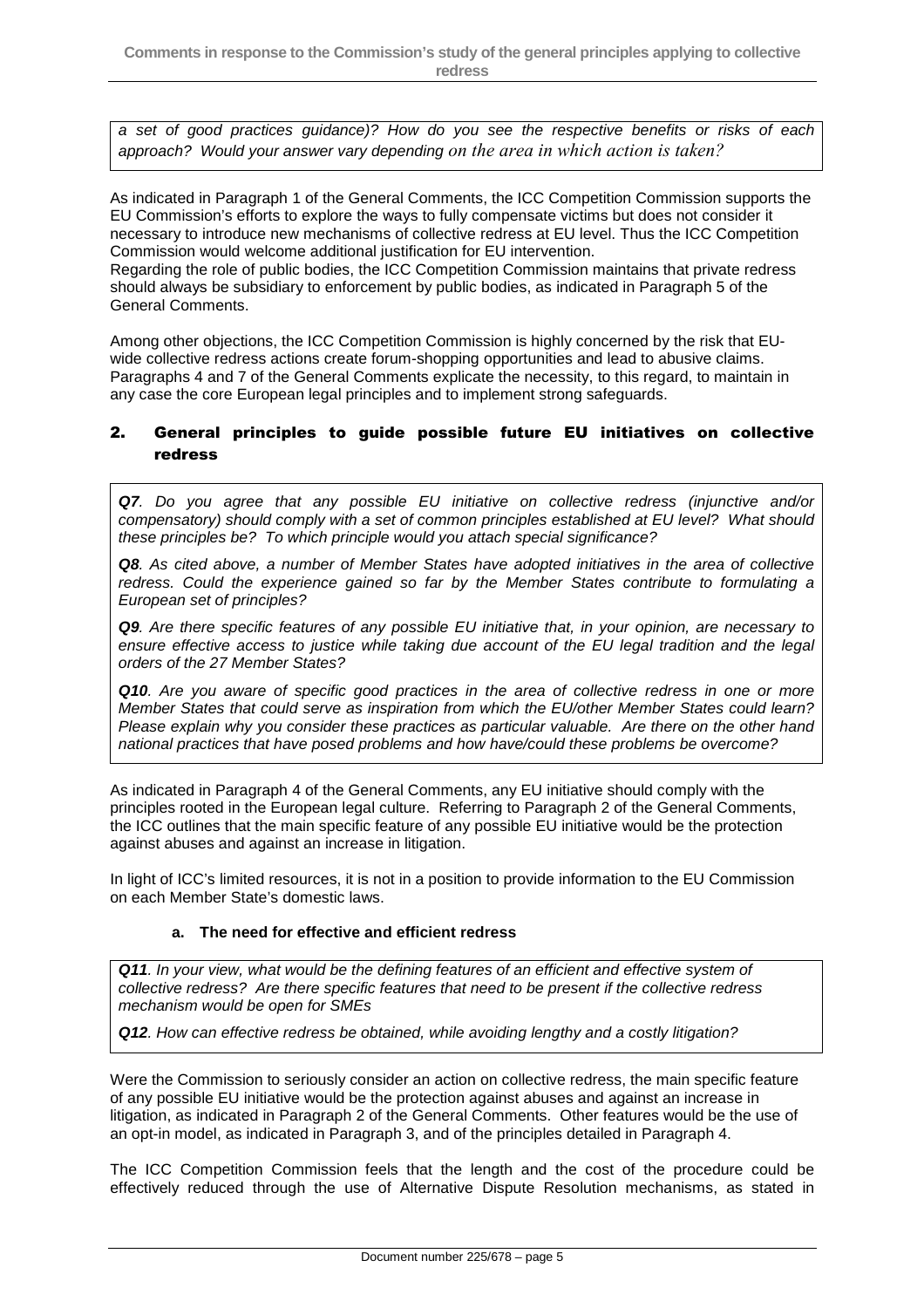Paragraphs 2 and 5 of the General Comments. The ICC Competition Commission strongly encourages the EU Commission to pursue its review of such mechanisms.

#### **b. The importance of information and of the role of representative bodies**

**Q13**. How, when and by whom should victims of EU law infringements be informed about the possibilities to bring a collective (injunctive and/or compensatory) claim or to join an existing lawsuit? What would be the most efficient means to make sure that a maximum of victims are informed, in particular when victims are domiciled in several Member States?

**Q14**. How the efficient representation of victims could be best achieved, in particular in cross-border situations? How could cooperation between different representative entities be facilitated, in particular in cross-border cases?

The very issue of the impossibility to adequately inform victims in Member States A that an action is pending in Member State B supports the argument that no EU-wide collective redress mechanisms should be created.

As indicated in Paragraphs 6 and 7 of the General Comments, the ICC does not support the creation of representative entities but instead recommends resorting to existing means provided for by national legislation that allows for a centralization of the claims.

#### **c. The need to take account of collective consensual resolution as alternative dispute resolution**

**Q15**. Apart from a judicial mechanism, which other incentives would be necessary to promote recourse to ADR in situations of multiple claims?

**Q16**. Should an attempt to resolve a dispute via collective consensual dispute resolution be a mandatory step in connection with a collective court case for compensation

**Q17**. How can the fairness of the outcome of a collective consensual dispute resolution best be guaranteed? Should the courts exercise such fairness control?

**Q18**. Should it be possible to make the outcome of a collective consensual dispute resolution binding on the participating parties also in cases which are currently not covered by Directive 2008/52/EC on certain aspects of mediation in civil and commercial matters?

**Q19**. Are there any other issues with regard to collective consensual dispute resolution that need to be ensured for effective access to justice?

As indicated in Paragraphs 2 and 5 of the General Comments, the ICC Competition Commission recommends that serious consideration be given to different kinds of Alternative Dispute Resolution mechanisms, in particular mediation. Since its establishment, ICC has supported the development of ADR mechanisms for the resolution of commercial disputes. While it will have to be considered whether these mechanisms are equally applicable to collective redress procedures, the value of ADR procedures in particular with regard to time and cost, could be of great interest. In particular, the ICC Competition Commission welcomes any efforts which increase the enforceability of results obtained through ADR proceedings. However, the ICC Competition considers that the outcome of an ADR procedure should only be binding if agreed to by the parties and that courts should not exercise a "fairness" control.

#### **d. Strong safeguards against abusive litigation**

**Q20.** How could the legitimate interests of all parties adequately be safeguarded in (injunctive and/or compensatory) collective redress actions? Which safeguards existing in Member States or in third countries do you consider as particularly successful in limiting abusive litigation?

**Q21**. Should the "loser pays" principle apply to (injunctive and/or compensatory) collective actions in the EU? Are there circumstances which in your view would justify exceptions to this principle15? If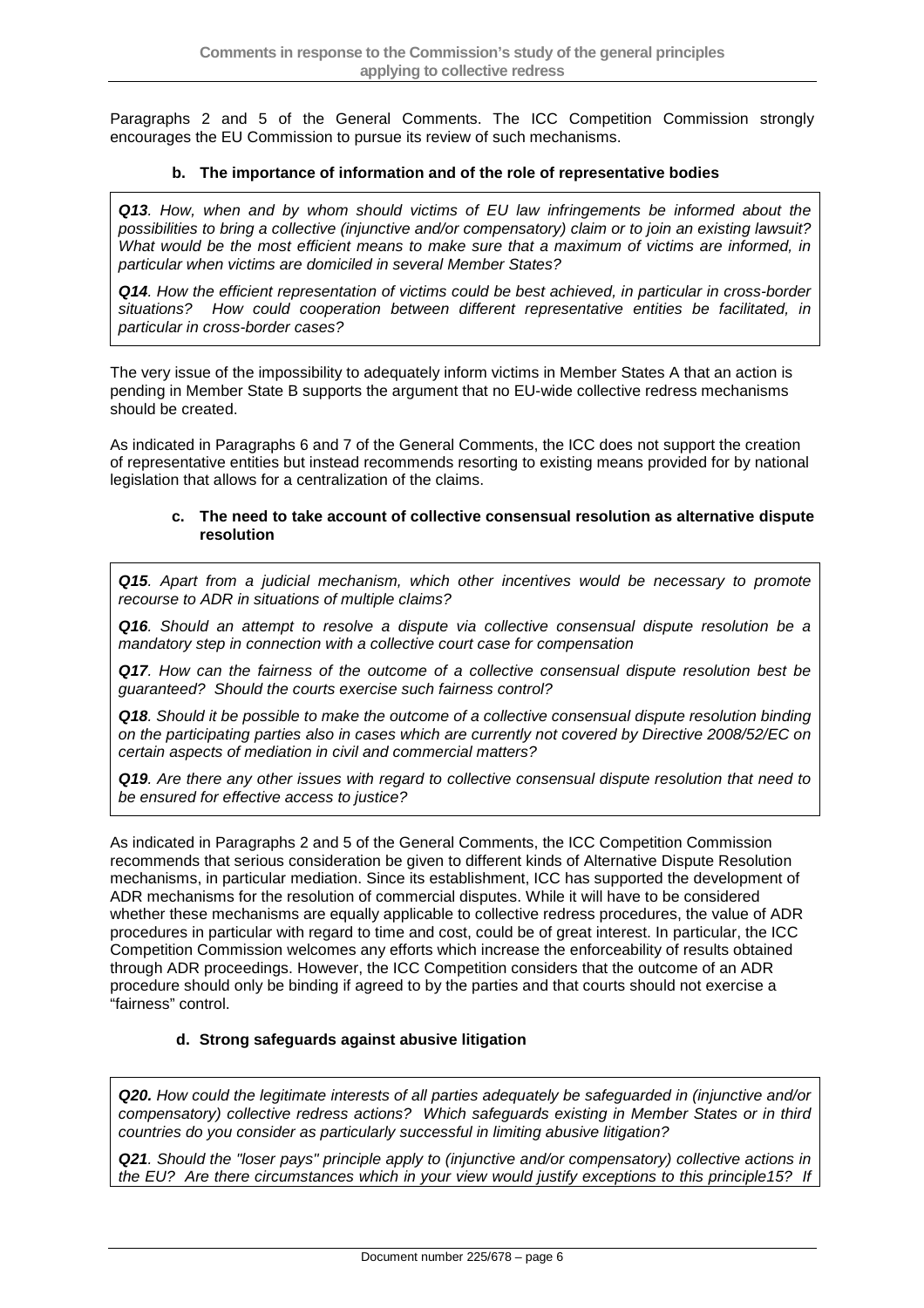so, should those exceptions rigorously be circumscribed by law or should they be left to case-bycase assessment by the courts, possibly within the framework of a general legal provision?

**Q22**. Who should be allowed to bring a collective redress action? Should the right to bring a collective redress action be reserved for certain entities? If so, what are the criteria to be fulfilled by such entities? Please mention if your reply varies depending on the kind of collective redress mechanism and on the kind of victims (e.g. consumers or SMEs).

**Q23**. What role should be given to the judge in collective redress proceedings? Where representative entities are entitled to bring a claim, should these entities be recognised as representative entities by a competent government body or should this issue be left to a case-bycase assessment by the courts?

**Q24**. Which other safeguards should be incorporated in any possible European initiative on collective redress?

The European legal tradition provides several principles that are explained in paragraph 4 of the General Comments and that would be efficient safeguards against abusive claims. In particular, the "loser pays" principle must be applied to all cases, without any exceptions.

As indicated in Paragraphs 1 and 6 of the General Comments, the ICC Competition Commission is sceptical about the possibility to establish theoretical criteria that should be fulfilled in order to allow entities to bring collective actions.

#### **e. Finding appropriate mechanisms for financing collective redress, notably for citizens and SMEs**

**Q25**. How could funding for collective redress actions (injunctive and/or compensatory) be arranged in an appropriate manner, in particular in view of the need to avoid abusive litigation?

**Q26**. Are non-public solutions of financing (such as third party funding or legal costs insurance) conceivable which would ensure the right balance between guaranteeing access to justice and avoiding any abuse of procedure?

**Q27**. Should representative entities bringing collective redress actions be able to recover the costs of proceedings, including their administrative costs, from the losing party? Alternatively, are there other means to cover the costs of representative entities?

**Q28**. Are there any further issues regarding funding of collective redress that should be considered to ensure effective access to justice?

The ICC Competition Commission does not wish to elaborate on a complete system of funding as that is clearly beyond the scope of Competition law, and such a question should be left to Member States. It strongly opposes the creation of economic incentives to litigation and therefore doesn't wish to recommend the introduction of general contingency fees. On the other hand, organizing a Europewide special funding system would be tremendously complex.

As indicated in Paragraph 4, the "loser pays" principle is necessary in any collective redress system. It should therefore also apply to representative entities.

#### **f. Effective enforcement in the EU**

**Q29**. Are there to your knowledge examples of specific cross-border problems in the practical application of the jurisdiction, recognition or enforcement of judgements? What consequences did these problems have and what counter-strategies were ultimately found?

**Q30**. Are special rules on jurisdiction, recognition, enforcement of judgments and/or applicable law required with regard to collective redress to ensure effective enforcement of EU law across the EU?

**Q31**. Do you see a need for any other special rules with regard to collective redress in cross-border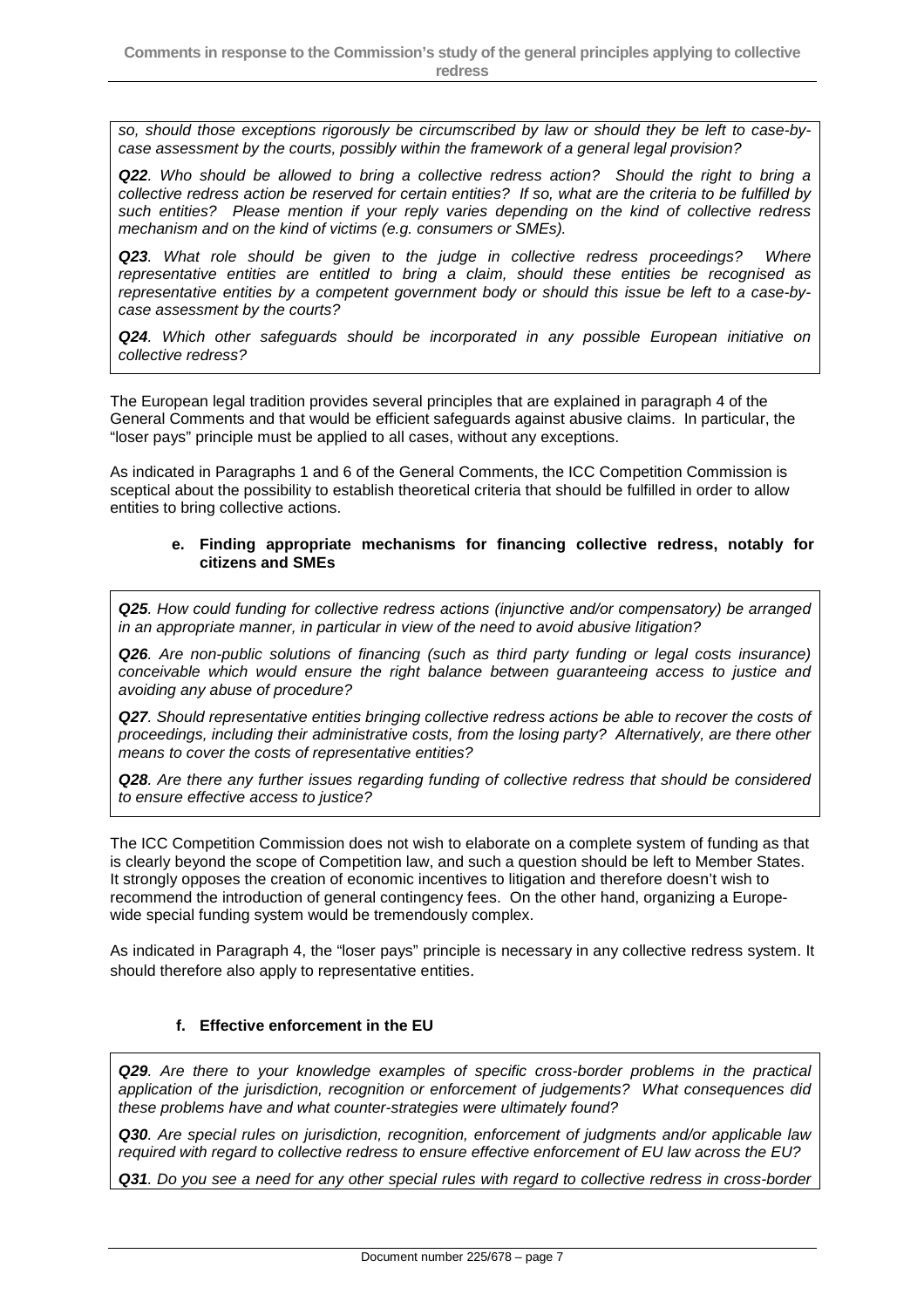situations, for example for collective consensual dispute resolution or for infringements of EU legislation by online providers for goods and services?

The ICC Competition Commission believes that the questions made by the Commission are too general and reserves its right to answer them at a later stage.

However, the ICC Competition Commission maintains that the risk of forum-shopping would remain without harmonization of procedural regulations, but such harmonization, in turn, is not permissible because of the principle of subsidiarity.

#### **g. Possible additional principles**

**Q32**. Are there any other common principles which should be added by the EU?

As indicated in Paragraph 4, the prohibition on punitive damages and the proof of a fault are major principles that should be reaffirmed by the EU Commission.

# 3. Scope of a coherent European approach to collective redress

**Q33**. Should the Commission's work on compensatory collective redress be extended to other areas of EU law besides competition and consumer protection? If so, to which ones? Are there specificities of these areas that would need to be taken into account?

**Q34**. Should any possible EU initiative on collective redress be of general scope, or would it be more appropriate to consider initiatives in specific policy fields*?*

As stated in Paragraph 1, the ICC sees no need for action on collective redress at EU level, neither as general initiative nor through sector-specific measures.